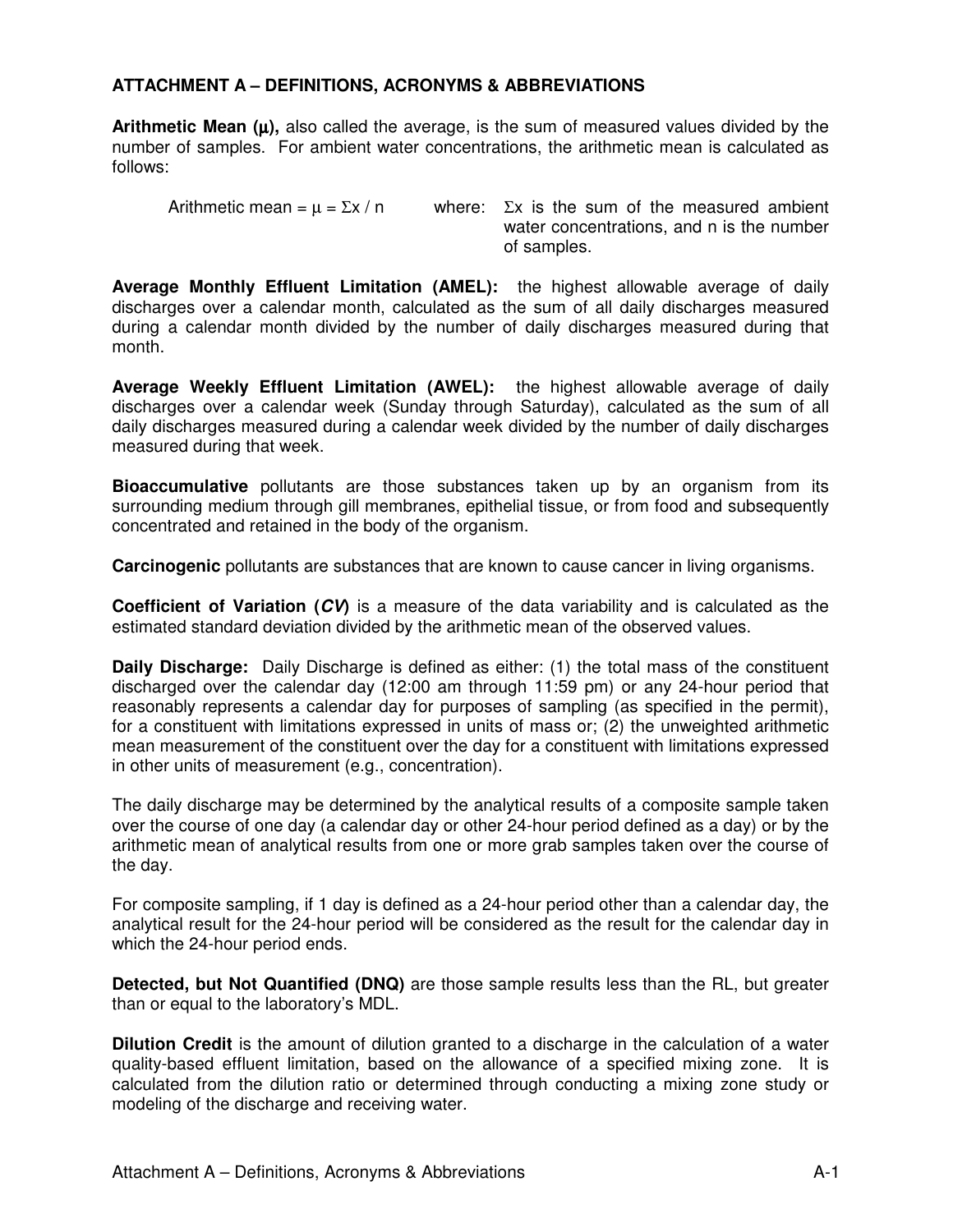**Effluent Concentration Allowance (ECA)** is a value derived from the water quality criterion/objective, dilution credit, and ambient background concentration that is used, in conjunction with the coefficient of variation for the effluent monitoring data, to calculate a longterm average (LTA) discharge concentration. The ECA has the same meaning as waste load allocation (WLA) as used in USEPA guidance (Technical Support Document For Water Quality-based Toxics Control, March 1991, second printing, EPA/505/2-90-001).

**Enclosed Bays** means indentations along the coast that enclose an area of oceanic water within distinct headlands or harbor works. Enclosed bays include all bays where the narrowest distance between the headlands or outermost harbor works is less than 75 percent of the greatest dimension of the enclosed portion of the bay. Enclosed bays include, but are not limited to, Humboldt Bay, Bodega Harbor, Tomales Bay, Drake's Estero, San Francisco Bay, Morro Bay, Los Angeles-Long Beach Harbor, Upper and Lower Newport Bay, Mission Bay, and San Diego Bay. Enclosed bays do not include inland surface waters or ocean waters.

**Estimated Chemical Concentration** is the estimated chemical concentration that results from the confirmed detection of the substance by the analytical method below the ML value.

**Estuaries** means waters, including coastal lagoons, located at the mouths of streams that serve as areas of mixing for fresh and ocean waters. Coastal lagoons and mouths of streams that are temporarily separated from the ocean by sandbars shall be considered estuaries. Estuarine waters shall be considered to extend from a bay or the open ocean to a point upstream where there is no significant mixing of fresh water and seawater. Estuarine waters included, but are not limited to, the Sacramento-San Joaquin Delta, as defined in California Water Code section 12220, Suisun Bay, Carquinez Strait downstream to the Carquinez Bridge, and appropriate areas of the Smith, Mad, Eel, Noyo, Russian, Klamath, San Diego, and Otay rivers. Estuaries do not include inland surface waters or ocean waters.

**Inland Surface Waters** are all surface waters of the State that do not include the ocean, enclosed bays, or estuaries.

**Instantaneous Maximum Effluent Limitation:** the highest allowable value for any single grab sample or aliquot (i.e., each grab sample or aliquot is independently compared to the instantaneous maximum limitation).

**Instantaneous Minimum Effluent Limitation:** the lowest allowable value for any single grab sample or aliquot (i.e., each grab sample or aliquot is independently compared to the instantaneous minimum limitation).

**Maximum Daily Effluent Limitation (MDEL)** means the highest allowable daily discharge of a pollutant, over a calendar day (or 24-hour period). For pollutants with limitations expressed in units of mass, the daily discharge is calculated as the total mass of the pollutant discharged over the day. For pollutants with limitations expressed in other units of measurement, the daily discharge is calculated as the arithmetic mean measurement of the pollutant over the day.

**Median** is the middle measurement in a set of data. The median of a set of data is found by first arranging the measurements in order of magnitude (either increasing or decreasing order). If the number of measurements (n) is odd, then the median =  $X_{(n+1)/2}$ . If n is even, then the median =  $(X_{n/2} + X_{n/2+1})/2$  (i.e., the midpoint between the  $n/2$  and  $n/2+1$ ).

**Method Detection Limit (MDL)** is the minimum concentration of a substance that can be measured and reported with 99 percent confidence that the analyte concentration is greater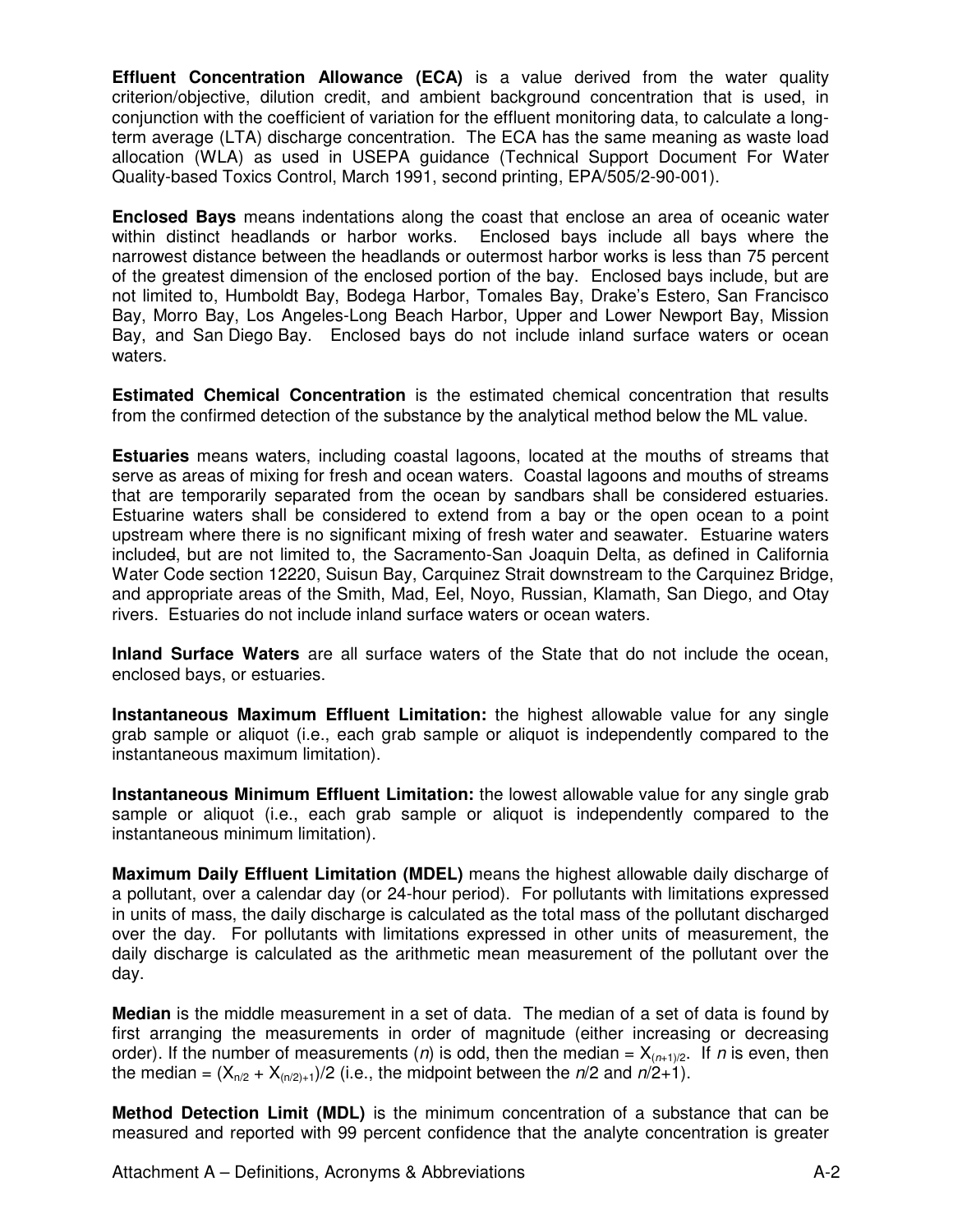than zero, as defined in title 40 of the Code of Federal Regulations, Part 136, Attachment B, revised as of July 3, 1999.

**Minimum Level (ML)** is the concentration at which the entire analytical system must give a recognizable signal and acceptable calibration point. The ML is the concentration in a sample that is equivalent to the concentration of the lowest calibration standard analyzed by a specific analytical procedure, assuming that all the method specified sample weights, volumes, and processing steps have been followed.

**Mixing Zone** is a limited volume of receiving water that is allocated for mixing with a wastewater discharge where water quality criteria can be exceeded without causing adverse effects to the overall water body.

**Not Detected (ND)** are those sample results less than the laboratory's MDL.

**Ocean Waters** are the territorial marine waters of the State as defined by California law to the extent these waters are outside of enclosed bays, estuaries, and coastal lagoons. Discharges to ocean waters are regulated in accordance with the State Water Board's California Ocean Plan.

**Persistent** pollutants are substances for which degradation or decomposition in the environment is nonexistent or very slow.

**Pollutant Minimization Program (PMP)** means waste minimization and pollution prevention actions that include, but are not limited to, product substitution, waste stream recycling, alternative waste management methods, and education of the public and businesses. The goal of the PMP shall be to reduce all potential sources of a priority pollutant(s) through pollutant minimization (control) strategies, including pollution prevention measures as appropriate, to maintain the effluent concentration at or below the water quality-based effluent limitation. Pollution prevention measures may be particularly appropriate for persistent bioaccumulative priority pollutants where there is evidence that beneficial uses are being impacted. The Regional Water Board may consider cost effectiveness when establishing the requirements of a PMP. The completion and implementation of a Pollution Prevention Plan, if required pursuant to California Water Code section 13263.3(d), shall be considered to fulfill the PMP requirements.

**Pollution Prevention** means any action that causes a net reduction in the use or generation of a hazardous substance or other pollutant that is discharged into water and includes, but is not limited to, input change, operational improvement, production process change, and product reformulation (as defined in California Water Code section 13263.3). Pollution prevention does not include actions that merely shift a pollutant in wastewater from one environmental medium to another environmental medium, unless clear environmental benefits of such an approach are identified to the satisfaction of the State or Regional Water Board.

**Reporting Level (RL)** is the ML (and its associated analytical method) chosen by the Discharger for reporting and compliance determination from the MLs included in this Order. The MLs included in this Order correspond to approved analytical methods for reporting a sample result that are selected by the Regional Water Board either from Appendix 4 of the SIP in accordance with section 2.4.2 of the SIP or established in accordance with section 2.4.3 of the SIP. The ML is based on the proper application of method-based analytical procedures for sample preparation and the absence of any matrix interferences. Other factors may be applied to the ML depending on the specific sample preparation steps employed. For example, the treatment typically applied in cases where there are matrix-effects is to dilute the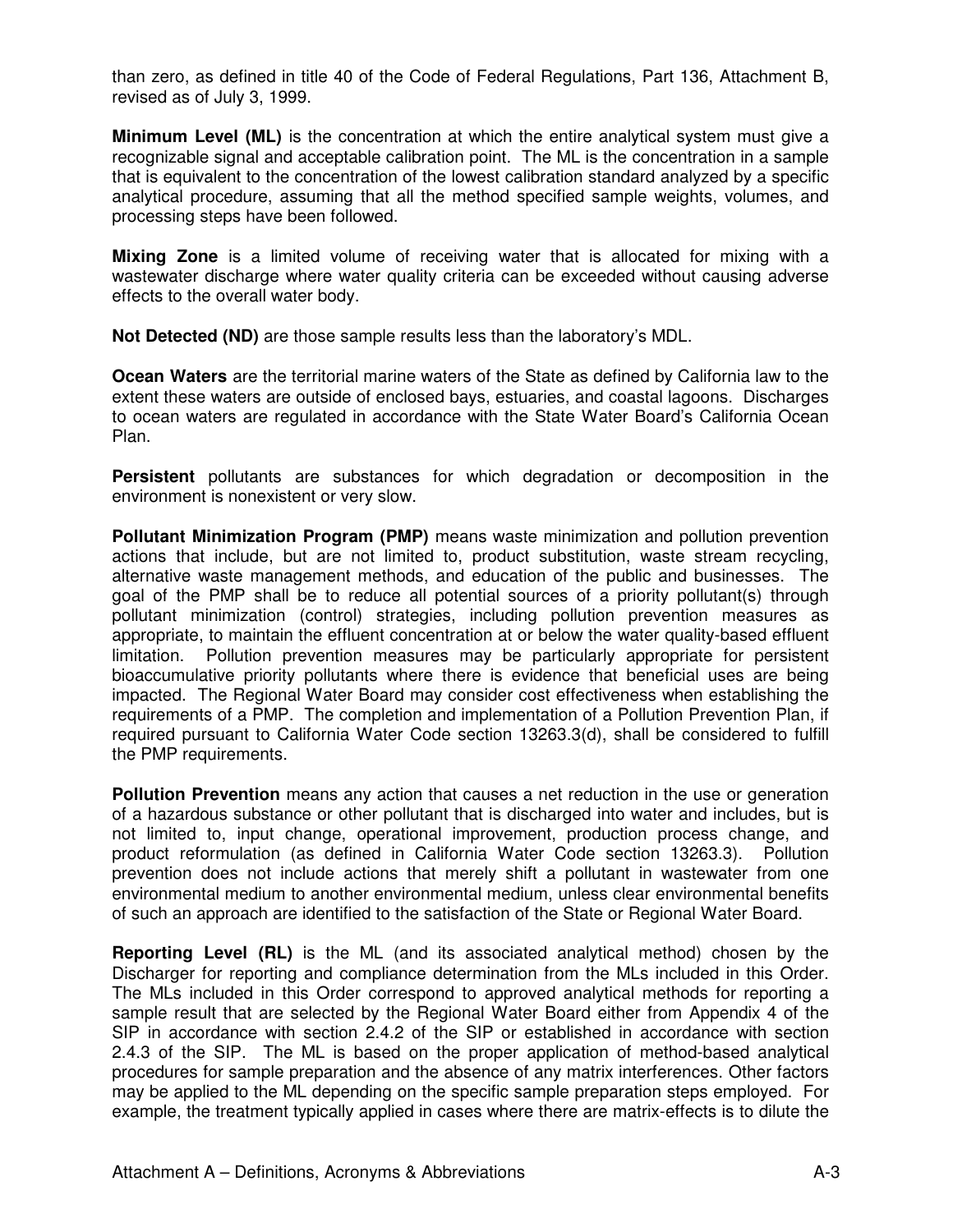sample or sample aliquot by a factor of ten. In such cases, this additional factor must be applied to the ML in the computation of the RL.

**Satellite Collection System** is the portion, if any, of a sanitary sewer system owned or operated by a different public agency than the agency that owns and operates the wastewater treatment facility that a sanitary sewer system is tributary to.

**Source of Drinking Water** is any water designated as municipal or domestic supply (MUN) in a Regional Water Board Basin Plan.

**Standard Deviation (**σ**)** is a measure of variability that is calculated as follows:

| $\alpha = 1$<br>where: | $(\sum [(x - \mu)^2]/(n - 1))^{0.5}$                                            |
|------------------------|---------------------------------------------------------------------------------|
|                        | is the observed value;                                                          |
| $\mu$                  | is the arithmetic mean of the observed values; and<br>is the number of samples. |

**Toxicity Reduction Evaluation (TRE)** is a study conducted in a step-wise process designed to identify the causative agents of effluent or ambient toxicity, isolate the sources of toxicity, evaluate the effectiveness of toxicity control options, and then confirm the reduction in toxicity. The first steps of the TRE consist of the collection of data relevant to the toxicity, including additional toxicity testing, and an evaluation of facility operations and maintenance practices, and best management practices. A Toxicity Identification Evaluation (TIE) may be required as part of the TRE, if appropriate. (A TIE is a set of procedures to identify the specific chemical(s) responsible for toxicity. These procedures are performed in three phases (characterization, identification, and confirmation) using aquatic organism toxicity tests.)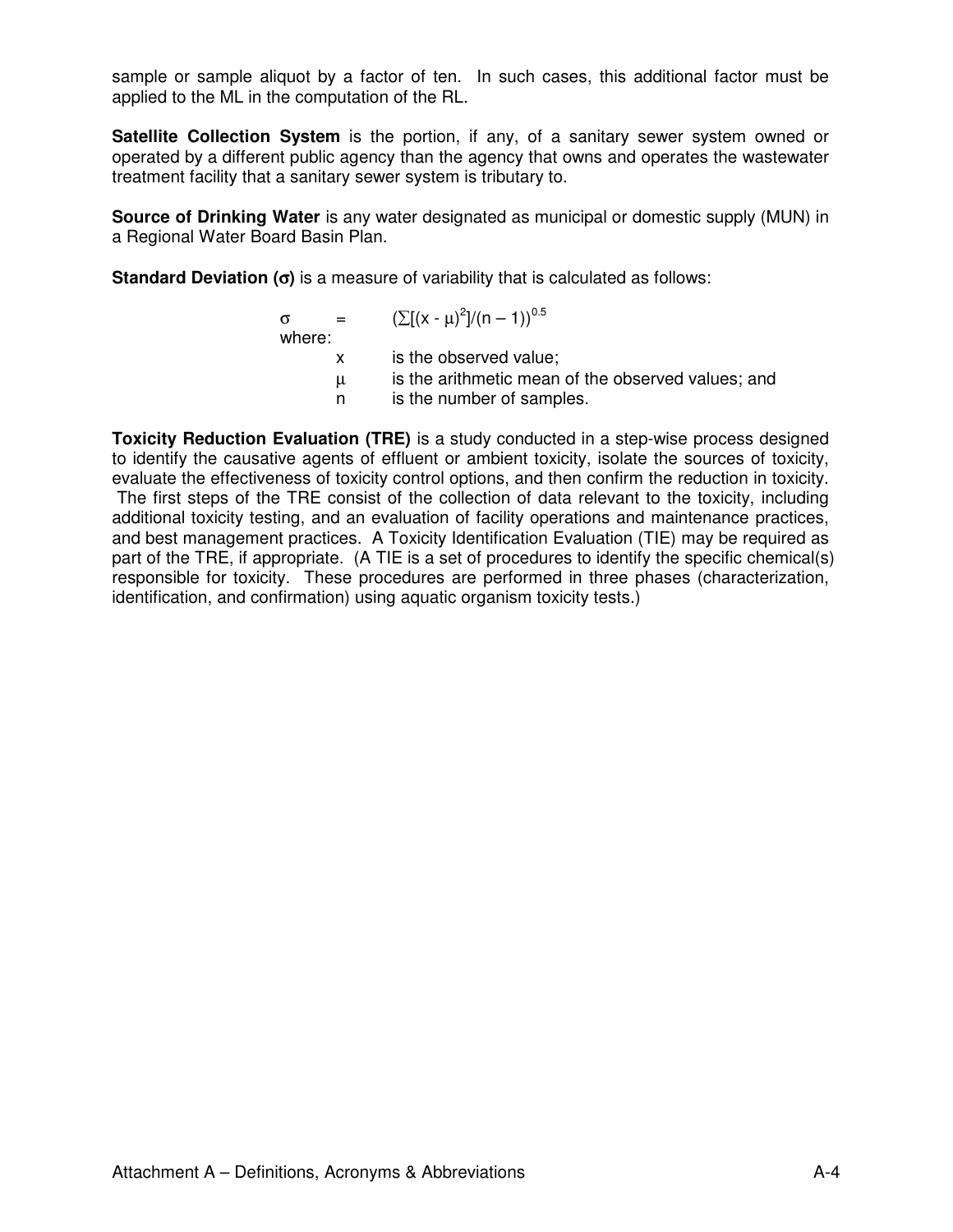## ACRONYMS & Abbreviations

| AMEL              | <b>Average Monthly Effluent Limitation</b>                           |
|-------------------|----------------------------------------------------------------------|
| B                 | <b>Background Concentration</b>                                      |
| <b>BAT</b>        | Best Available Technology Economically Achievable                    |
| <b>Basin Plan</b> | Water Quality Control Plan for the Coastal Watersheds of Los Angeles |
|                   | and Ventura Counties                                                 |
| <b>BCT</b>        | <b>Best Conventional Pollutant Control Technology</b>                |
| <b>BMP</b>        | <b>Best Management Practices</b>                                     |
| <b>BMPP</b>       | <b>Best Management Practices Plan</b>                                |
| <b>BPJ</b>        | <b>Best Professional Judgment</b>                                    |
| <b>BOD</b>        | <b>Biochemical Oxygen Demand</b>                                     |
| <b>BPT</b>        | Best practicable treatment control technology                        |
| C                 | <b>Water Quality Objective</b>                                       |
| <b>CCR</b>        | California Code of Regulations                                       |
| <b>CEQA</b>       | California Environmental Quality Act                                 |
| <b>CFR</b>        | Code of Federal Regulations                                          |
| <b>CTR</b>        | <b>California Toxics Rule</b>                                        |
| <b>CV</b>         | <b>Coefficient of Variation</b>                                      |
| <b>CWA</b>        | Clean Water Act                                                      |
| <b>CWC</b>        | California Water Code                                                |
| <b>DMR</b>        | <b>Discharge Monitoring Report</b>                                   |
| <b>DNQ</b>        | Detected But Not Quantified                                          |
| <b>ECA</b>        | <b>Effluent Concentration Allowance</b>                              |
| <b>ELAP</b>       | California Department of Health Services Environmental Laboratory    |
|                   | <b>Accreditation Program</b>                                         |
| <b>ELG</b>        | <b>Effluent Limitations, Guidelines and Standards</b>                |
| gpd               | gallons per day                                                      |
| IC                | <b>Inhibition Coefficient</b>                                        |
| $IC_{15}$         | Concentration at which the organism is 15% inhibited                 |
| $IC_{25}$         | Concentration at which the organism is 25% inhibited                 |
| $IC_{40}$         | Concentration at which the organism is 40% inhibited                 |
| $IC_{50}$         | Concentration at which the organism is 50% inhibited                 |
| LA                | <b>Load Allocations</b>                                              |
| <b>LOEC</b>       | <b>Lowest Observed Effect Concentration</b>                          |
| <b>LTA</b>        | Long-Term Average                                                    |
| <b>MDEL</b>       | <b>Maximum Daily Effluent Limitation</b>                             |
| MDL               | <b>Method Detection Limit</b>                                        |
| <b>MEC</b>        | <b>Maximum Effluent Concentration</b>                                |
| <b>MGD</b>        | Million Gallons Per Day                                              |
| mg/L              | Milligrams per Liter                                                 |
| ML                | Minimum Level                                                        |
| <b>MRP</b>        | Monitoring and Reporting Program                                     |
| ND.               | <b>Not Detected</b>                                                  |
| <b>NOEC</b>       | No Observable Effect Concentration                                   |
| <b>NPDES</b>      | National Pollutant Discharge Elimination System                      |
| <b>NSPS</b>       | New Source Performance Standards                                     |
| <b>NTR</b>        | <b>National Toxics Rule</b>                                          |
| OAL               | Office of Administrative Law                                         |
| <b>POTW</b>       | <b>Publicly-Owned Treatment Works</b>                                |
| <b>PMP</b>        | <b>Pollutant Minimization Plan</b>                                   |
| QA                | <b>Quality Assurance</b>                                             |
| QA/QC             | <b>Quality Assurance/Quality Control</b>                             |
| <b>RPA</b>        | Reasonable Potential Analysis                                        |
| <b>RWQCB</b>      | <b>Regional Water Quality Control Board</b>                          |